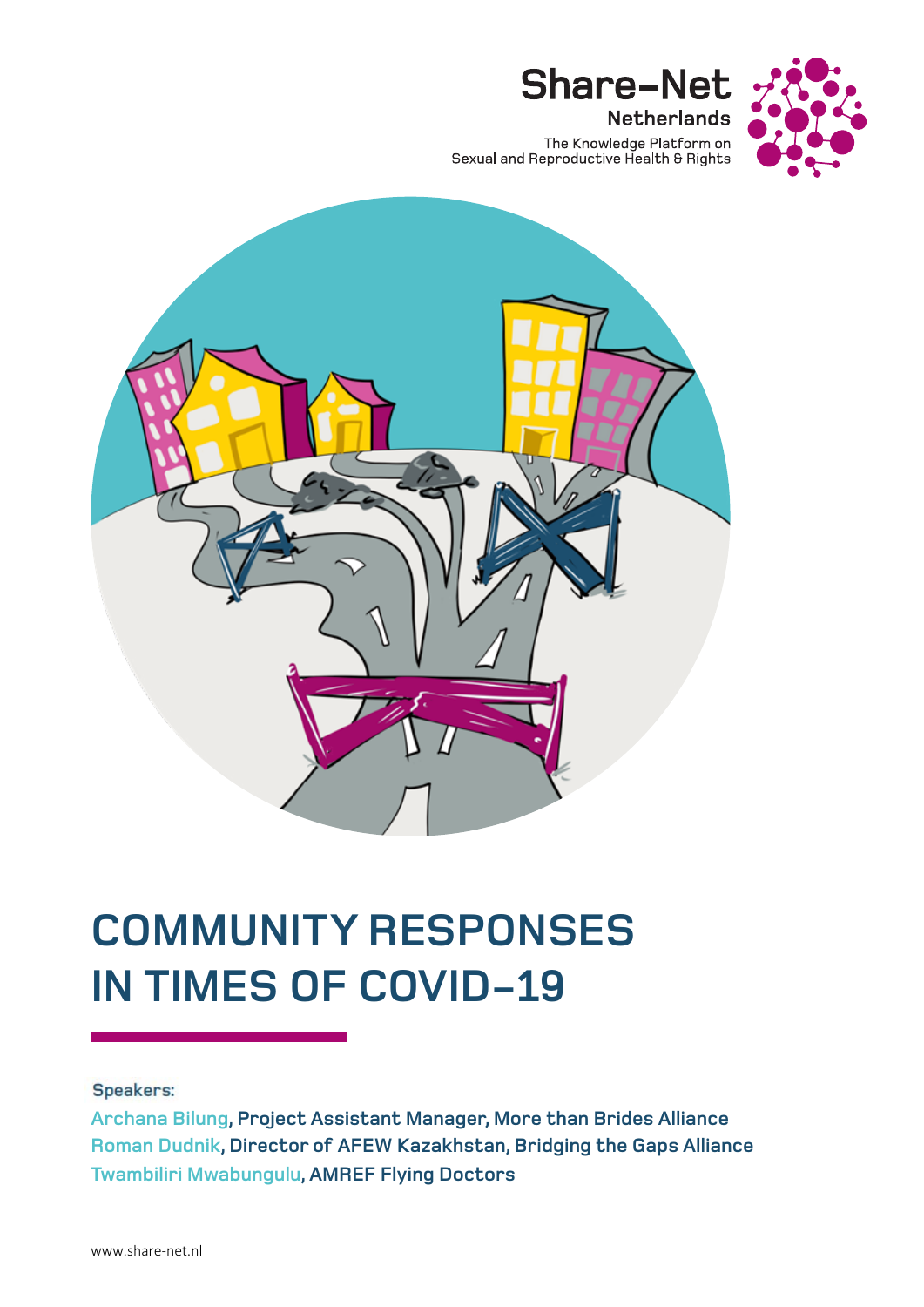## **INTRODUCTION**

This session was a space for partners from all SRHR partnerships to exchange strategies and good practices on 'community responses in times of COVID-19'. This session looked at in times of COVID? What have been your most successful strategies to ensure that your community could continue to access services? What alternative advocacy approaches have you developed to ensure your advocacy work could continue? After a brief introduction to frame the session and key questions, speakers from different parts of the world from the Bridging the Gaps, Health Systems Advocacy and More Than Brides Alliance (MTBA) shared their good practices.

## **KEY TAKEAWAYS FROM THE DISCUSSION**

### **WHAT ARE CHALLENGES IN THE PARTNERSHIPS RELATED TO THE TOPIC?**

- All aspects of society have been impacted by COVID-19 and containment measures social, economical, cultural, agricultural, etc. Entire nations have been shut down for months and as a result, many people have lost their jobs, especially already vulnerable people in lower tier jobs and/or migrant workers. The loss of jobs means that many people migrated back to their home towns, which can be thousands of miles away. This narrative was prevalent in India and Kazakhstan.
- The More than Brides Alliance conducted an online survey to understand the socioeconomic impact of COVID-19 and containment measures. Most notably the results showed that:
	- Most people lost their livelihoods;
	- 70% experienced food shortages;
	- People experienced gender-based violence;
	- Increased domestic workload;
	- Hygiene challenges due to decreased female privacy;
	- Faltering distribution of free materials due to closure of schools
- In Kazakhstan, many people also lost their jobs. As a result, people migrated from the bigger cities to the towns their families are from. Many people of the LGBTI+ community and women were negatively impacted because of the less progressive culture within the smaller towns towards these communities.
- In Malawi, COVID-19 and its containment measures have had big socio-economic impact, with various interrelated effects on the marginalised communities. Companies are downsizing and as a result, people are staying at home more. There is an increase in domestic and gender-based violence, as well as teen pregnancies.
- Programmes have been largely impacted by containment measures, restricting mobility and enforcing social distancing – making it harder for the staff to reach their clients. People themselves were also less inclined to leave their houses and their communities, afraid of contracting and spreading COVID-19.
- Community mobilization is hard when people need to socially distance. Trainings were cancelled and inland outreach made impossible due to travel restrictions. Program outputs had to be redesigned to fit into the new reality.
- Many healthcare services related to SRHR were not provided to those who needed them because all services were focused on COVID-19. People from marginalised communities were further denied healthcare due to discriminatory perceptions and practices in the smaller communities.
- Transport has been restricted and costs are up, making it harder to make use of healthcare related services (or even get to work).